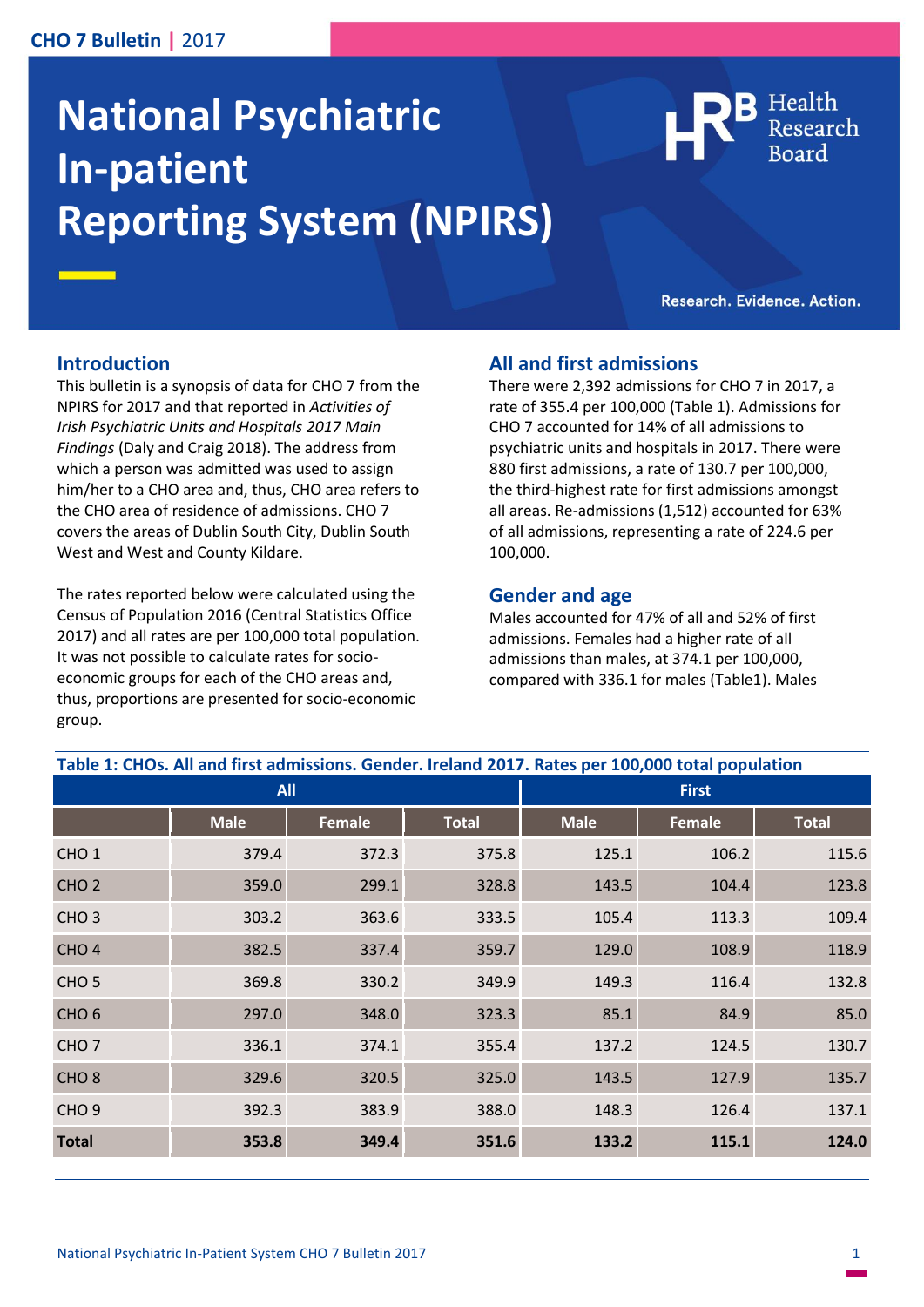## **CHO 7 Bulletin |** 2017

had a higher rate of first admissions, at 137.2 compared with 124.5 for females.

The 55–64 year age group had the highest rate of all admissions for CHO 7, at 578.2 per 100,000, followed by the 65–74 year age group, at 559.6, and the 20–24 year age group, at 546.4. The 25–34 year age group had the lowest rate of all admissions, at 390.3 per 100,000.

The 18–19 year age group had the highest rate of first admissions in CHO 7, at 326.0 per 100,000, followed by the 20–24 year age group, at 261.2, and the 25–34 year age group, at 170.1. The 65–74 year age group had the lowest rate of first admissions, at 132.7.

Age groups were condensed into two groups: under 45 years and 45 years and over. The 45 year and over age group had the highest rate of admissions in all CHO areas, with rates ranging from 558.9 per 100,000 in CHO 9 to 383.9 in CHO 2 (Figure 1). The rate of admission for the 45 year and over group in CHO 6 (475.9) was over twice that of the under 45 year group, while the rate in CHO 7 (514.9) and CHO 9 (558.9) was almost twice that of the under 45 year group for those areas.

### **Marital status**

Single persons accounted for over half of all (59%) and first (58%) admissions for CHO 7; married persons accounted for 24% of all and 24% of first admissions; widowed persons accounted for 5% of all and 4% of first admissions; and divorced persons accounted for 4% of all and 4% of first admissions.

#### **Socio-economic group**

Seventeen per cent of all admissions had non-manual occupations, 10% were lower professional, and 5% were manual skilled. However, it is worth noting that 52% of returns for CHO 7 did not specify an occupation, making assignment to a socio-economic group impossible. Proportions for first admissions were somewhat similar.

#### **Diagnosis**

Depressive disorders accounted for 23% of all admissions and almost 24% of first admissions for CHO 7; schizophrenia accounted for 24% of all and 13% of first admissions; and mania accounted for 9% of all and 8% of first admissions.

All admission rates in CHO 7 were highest for schizophrenia, at 86.6 per 100,000 (Figure 2), followed by depressive disorders, at 81.1 and neuroses, at 34.0. Depressive disorders had the



#### **Figure 1: All admissions by age category by CHO area. Ireland 2017. Rates per 100,000 total population**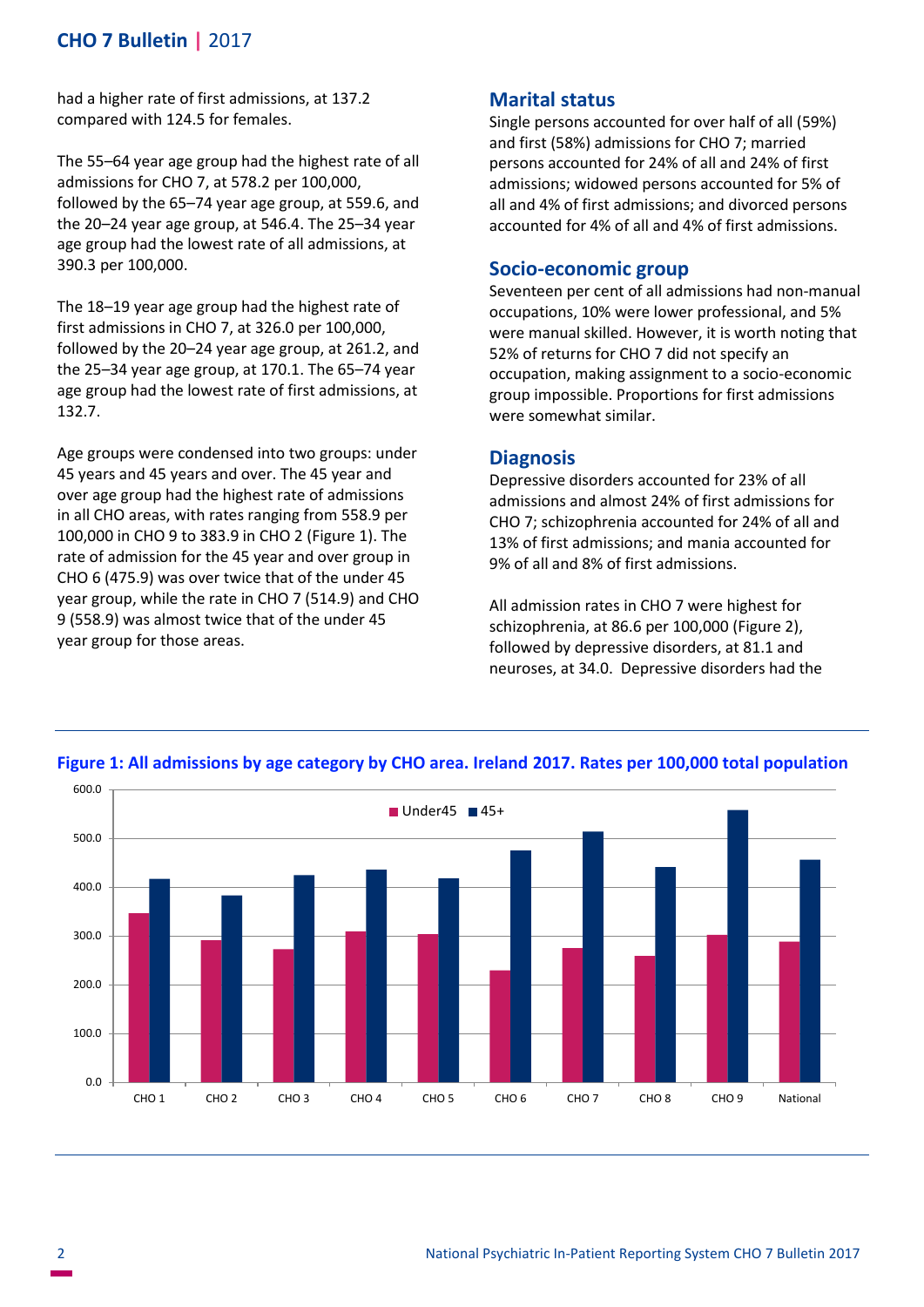## **CHO 7 Bulletin |** 2017

highest rate of first admissions in CHO 7, at 30.8, followed by neuroses, at 19.9 and schizophrenia, at 17.5 per 100,000.

#### **Legal status**

Involuntary admissions accounted for almost 13% of all and 14% of first admissions for CHO 7. The rate of all involuntary admissions in CHO 7 was 44.6, while that for first admissions was 18.3 per 100,000, the third-highest amongst all CHO areas (Figure 3).

#### **Hospital type**

Sixty-one per cent of all admissions for CHO 7 were to general hospital psychiatric units, almost 2% were to psychiatric hospitals/continuing care units and 38% were to independent/private and private charitable centres.

#### **Discharges**

There were 2,396 discharges (2,377 discharges and 19 deaths) for CHO 7 in 2017. Twenty-eight per cent of discharges occurred within one week of admission, 16% occurred within one to two weeks and 18% occurred within two to four weeks of admission. Ninety-three per cent of discharges occurred within

three months of admission. This is similar to the pattern observed nationally.

Discharges for CHO 7 accounted for 14% of all discharges and 14% of all in-patient days. The average length of stay for all discharges for CHO 7 was 51.8 days (median 18 days) (Figure 4). This compares with the national average of 52.3 days (median 15 days).

When discharges with a length of stay of one year or more were excluded, discharges for CHO 7 again accounted for 14% of discharges and 16% of inpatient days. The average length of stay for discharges, excluding those with a length of stay of one year or more, was 30.6 days (median 17 days), the second-longest average length of stay amongst all areas.

#### **References**

Central Statistics Office (2017) Census of Population 2016, www.cso.ie.

Daly A and Craig S (2018) *Activities of Irish Psychiatric Units and Hospitals 2017*. HRB Statistics Series 38. Dublin: Health Research Board.



## **Figure 2: Admissions for selected diagnostic groups by CHO area. Ireland 2017. Rates per 100,000 total population**